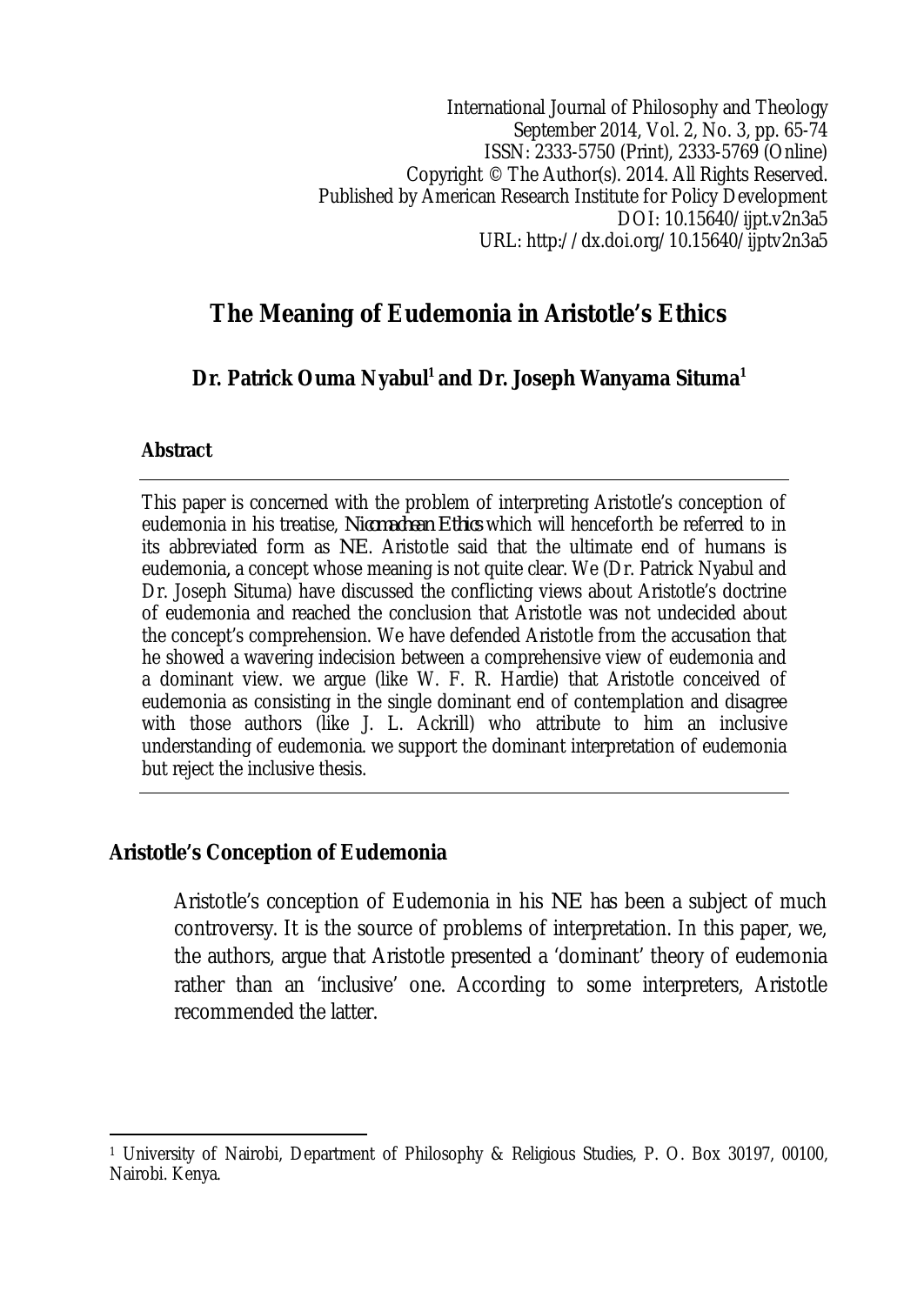It is our contention that those who advocate the inclusive interpretation of eudemonia have misinterpreted or misunderstood Aristotle's ethics.We can as well ask whether Aristotle's version of eudemonia is the true meaning or the only meaning of the term.

There is also the problem of translating the Greek term into English besides that of interpreting how Aristotle used it. There may not be a perfect translation of the word into English, but for lack of a more appropriate term, eudemonia has been applied here to mean happiness though some translators prefer the words 'human flourishing', 'well-being', 'welfare', 'prosperity', 'doing well' or 'success.'

Some writers contend that Aristotle presented a dominant and an intellectual theory of eudemonia, while others argue that Aristotle's theory of eudemonia includes much more than contemplation. According to the former school of thought, Aristotle had a "dominant," or an intellectual view of eudemonia, but according to the latter, he had an "inclusive," composite or a "comprehensive" view of eudemonia. One group of authors sees eudemonia as a single, monolithic, supreme, determinate end, while the other takes it to be a composite of intrinsically desirable ends, a whole made up of different but co-ordinated ends. There are thus two conflicting opinions about Aristotle's understanding of eudemonia.

Aristotle himself may have been responsible for the apparent confusion, misunderstanding or controversy among his readers. Sometimes he seemes to suggest that eudemonia is a single end and at times he argues as if it is one compound of many ends. It seems as if he presentes two conflicting conceptions of eudemonia. He is *probably* undecided concerning the nature of eudemonia. Consequently, some readers have concentrated on the inclusive view while excluding the exclusive view while others have highlighted the exclusive view while excluding the inclusive view.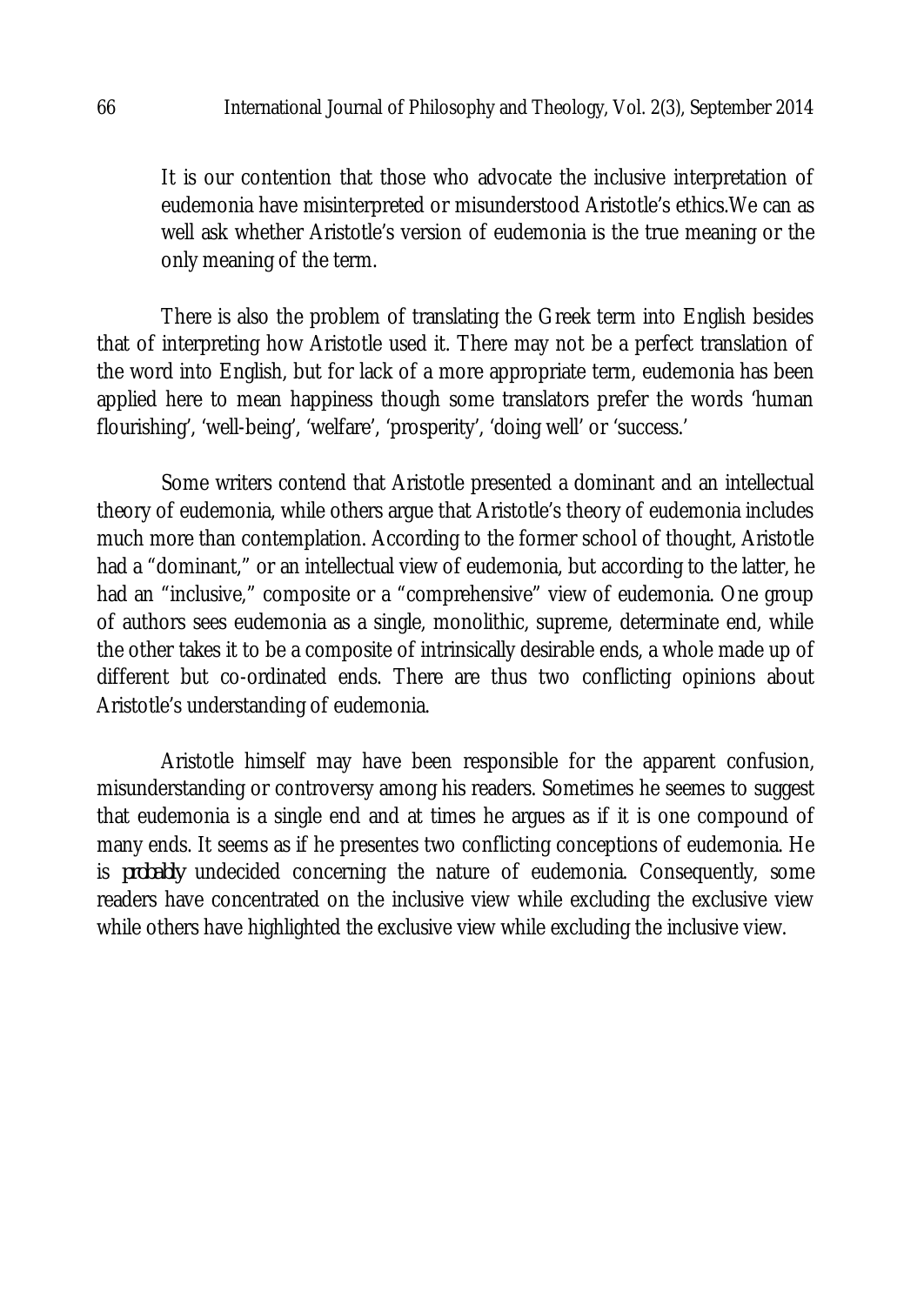## **The Exclusive View**

W. F. R. Hardie is notably one of the defenders of the intellectual thesis. He is credited with the introduction of the key words 'dominant' and 'inclusive' into the debate about Aristotle's conception of eudemonia. Uyl, D.D. and Machan, T. R. (1983) define these terms as follows: "A dominant end is a single specific end which has more importance than all other ends. An inclusive end is one which falls into an overall life-plan or network of ends." In other words, a dominant end is an exclusive and supreme end while an inclusive end is a comprehensive or composite end.

Like Thomas Nagel, Hardie accuses Aristotle of failing to distinguish between these ends. He accuses Aristotle of mixing up the dominant and the inclusive theories of eudemonia.

We do agree with him when he argues that Aristotle generally advocated a dominant theory of eudemonia though he should have advocated an inclusive view of eudemonia. As far as he is concerned, this is not what Aristotle advocated. But as far as his opponents are concerned this is exactly what Aristotle advocated.

However, Ackrill argues against Hardie's contention that Aristotle confused the two kinds of the ultimate end and that he advocated a dominant concept of eudemonia. Aristotle did not classify ends into dominant or inclusive ones. He was not concerned with the distinction between dominant and inclusive ends. The problem that concerns us here is whether Aristotle thought that there was only one ultimate end or a compound of ultimate ends that we should aspire to achieve.

Aristotle (1985, p. 19) states that "goods are divided ... into three types, some called external, some goods of the soul, others goods of the body; and the goods of the soul are said to be goods to the fullest extent and most of all, and the soul's actions and activities are ascribed to the soul."

These ends have been described as either 'complete' or 'incomplete.' In Aristotle's view, "an end pursued in itself ... is more complete than an end pursued because of something else; and an end that is never choiceworthy because of something else is more complete than ends that are choiceworthy both in themselves and because of this end; and hence an end that is always {choiceworthy, and also} choiceworthy in itself, never because of something else, is unconditionally complete" (1985, p.14). Some critics have taken issue with this criterion of completeness.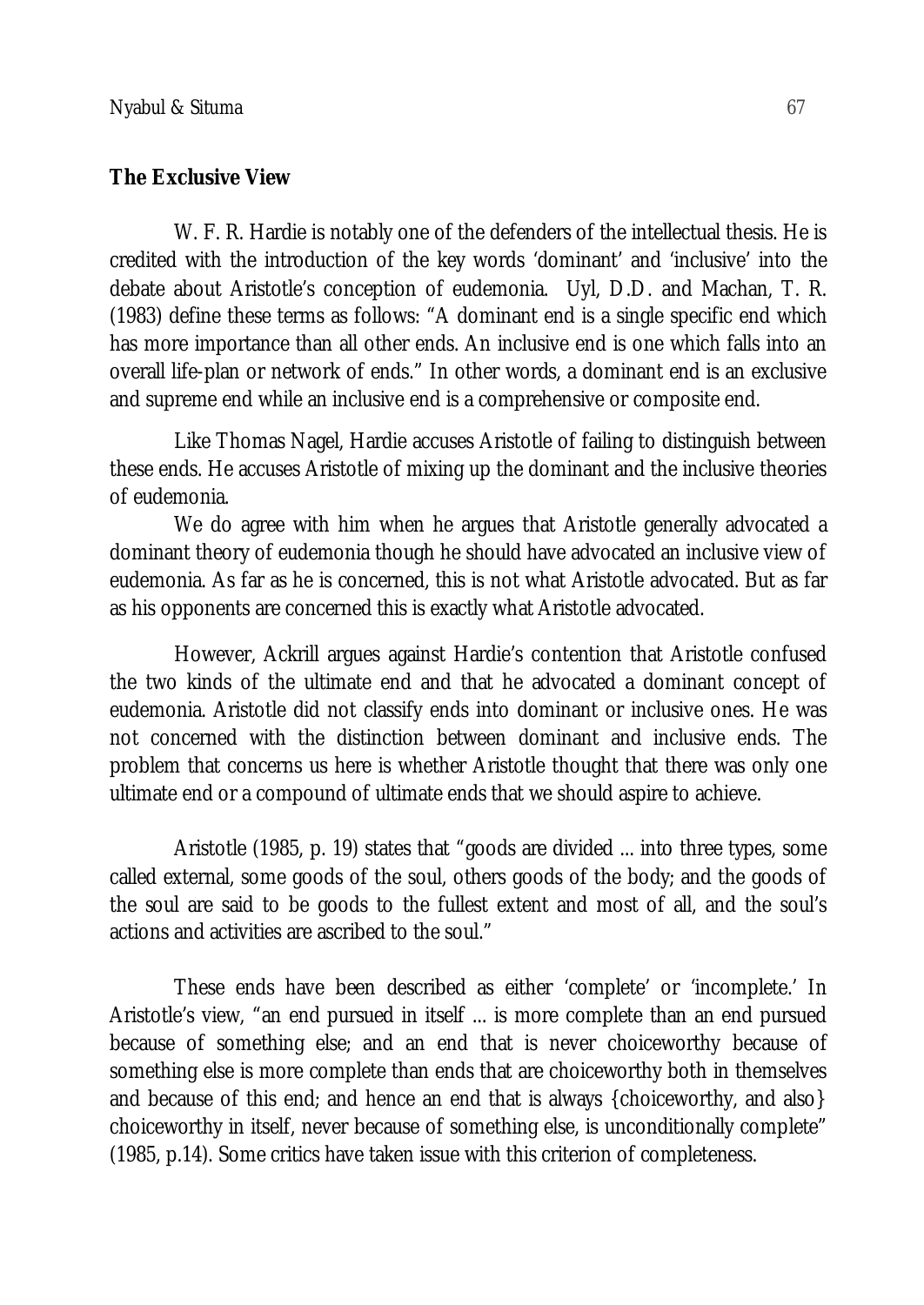This suggests that there is a hierarchy of ends and degrees of completeness, with different ends successively becoming more complete than the lower ones, thus culminating in the most complete end, eudemonia.

For Hardie, the perfectly happy person does not necessarily need to aim at a theoretic life as the ultimate goal. He argues that it is needless to seek contemplation as an ultimate and dominant end. We should also pursue other ends. This does not mean that he rejects the dominant interpretation of Aristotle's conception of eudemonia.

This is the theory that he attributes to Aristotle whom he criticizes for holding it. Though he admits that there are passages of the *Ethics* where Aristotle argues in favour of the inclusive view of eudemonia, he argues that Aristotle eventually concludes that intellectualism alone is the highest human goal.

Hardie advocates for an intellectual or a dominant-end interpretation of Aristotle's conception of eudemonia. For him, Aristotle's conception of eudemonia is that it is the single end of contemplative activity. Aristotle meant that all goods are sought for the sake of happiness to which they are subordinate. The optimum good consists in the pursuit of contemplation. Other goods should be pursued to the extent that they lead to contemplation.

The dominant interpretation of eudemonia regards the phrase 'the best and most perfect virtue' as a clear reference to theoretical wisdom. However, this does not mean, as Kraut (1989, p. 197) puts it, that in "NE I there is just one kind of happy life for human beings - the theoretical life discussed in X. 7-8." These chapters say "that although perfect happiness consists solely in contemplation, one can also be happy (to a secondary degree) if one lives a life devoted to ethical activity as one's ultimate end ... perfect happiness consists in exercising theoretical wisdom (the most perfect virtue), while a secondarily perfect happiness consists in exercising the practical virtues (the ones that are not most perfect)" (pp. 197-198). Alternatively, both theoretical wisdom and practical wisdom are the most perfect virtues, except that the one is basically most perfect whereas the other is most perfect only secondarily or derivatively. "For no matter which of the two goals one adopts as one's ultimate end, one will lead a good life - if one is adequately supplied with other goods, so that one can regularly engage in virtuous activity over the course of a lifetime" (p. 198).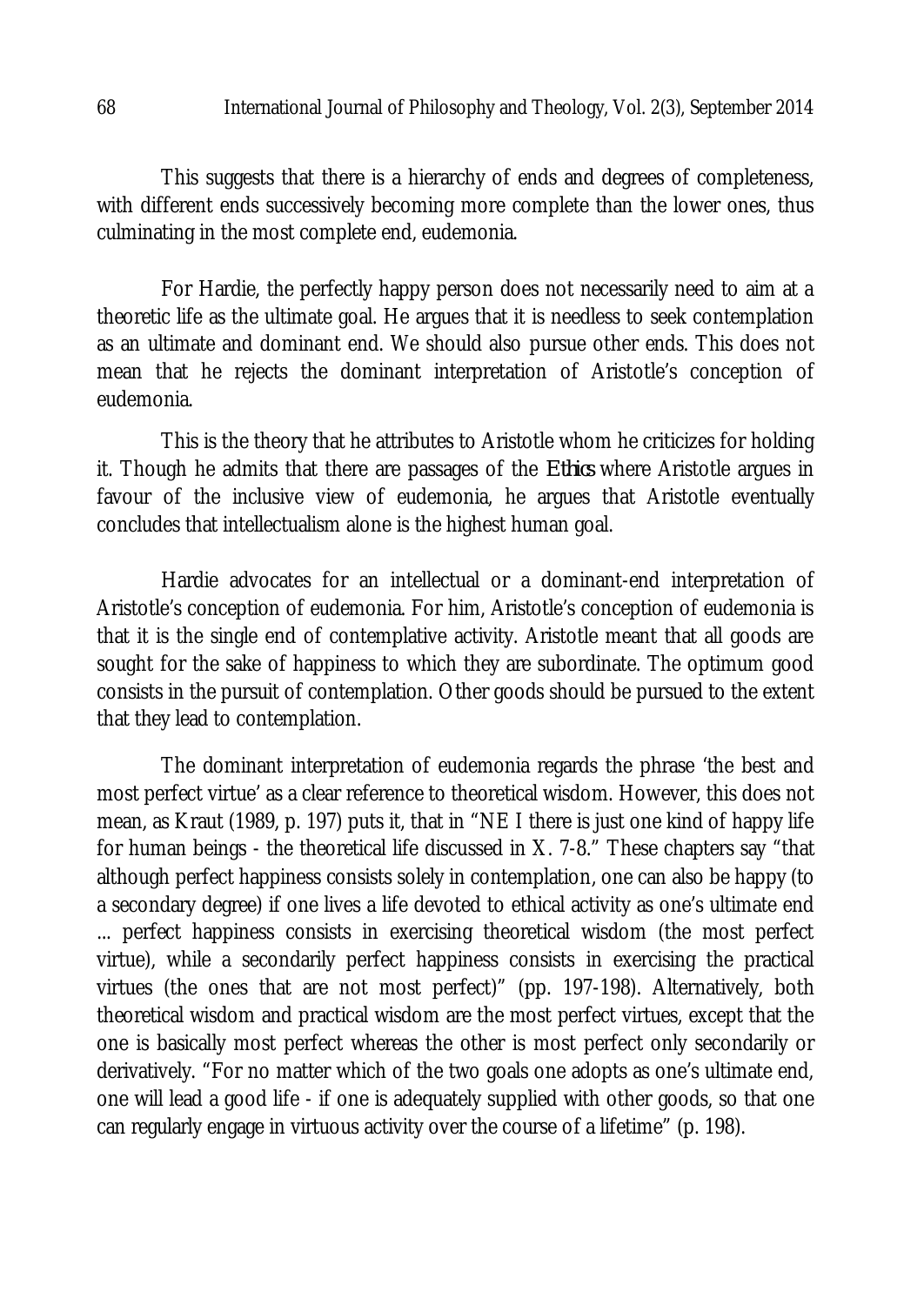Thus, there are two aspects of the good life or the happy life, the life according to practical virtue (in which this is the ultimate end pursued in action) as well as the kind of life in which theoretical virtue is the ultimate end. Since theoretical virtue is greater than practical virtue, according to Aristotle, the kind of life in accordance with it is better than the one according to practical virtue. Indeed the theoretic life is regarded as the best of all kinds of human life.

The inclusive thesis claims that Aristotle is "saying that happiness is a composite of all the goods that are desirable for themselves: it is not to be equated with virtuous activity alone, for that is not the only good that is desirable in itself" (*ibid*.).

According to the advocates of the inclusive thesis, Aristotle says that happiness is self-sufficient and complete since it is composed of all intrinsic goods. In this case, it cannot be identified with a single good, namely the activity of virtue, much less with one virtuous activity - the activity of contemplation.

On the contrary, the dominant interpretation of Aristotle's conception of eudemonia states that the conclusion of the function argument identifies happiness with virtuous activity only. The ultimate end is only one type of virtuous activity, namely, contemplation. The dominant interpretation rejects the rival interpretation that purports "that the ultimate end of the best life consists not just in contemplation, but in a composite of many different types of virtuous activities" (p. 199). Even if this argument is granted, "the function argument is still equating the human good with virtuous activities and with no other type of good" (*ibid*.).Even Book I is not "treating human happiness as a composite of all intrinsic goods. On such a reading, Aristotle is contradicting himself within a single chapter: first … he says that happiness is an allinclusive composite, and then … he equates it solely with virtuous activity ... that contradiction can be avoided by reinterpreting the first of these two passages" (pp. 199-200).

According to the *NE*, goods are arranged in a hierarchy that terminates in a single ultimate good. That is, each good is pursued for the sake of eudemonia. However, there is a common objection that states that there is no textual evidence to show that the hierarchy has a single definite end.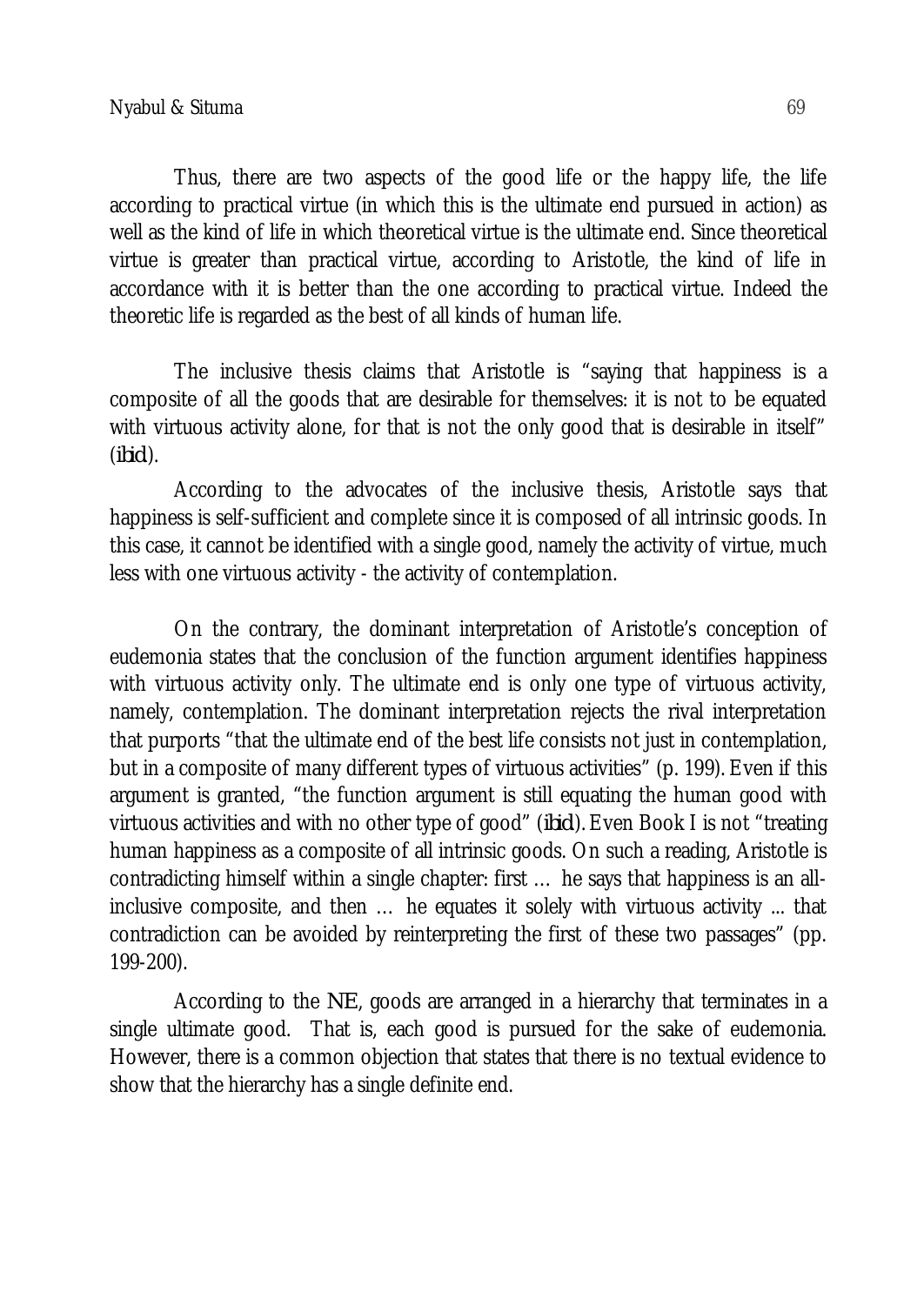## **The Inclusive View**

According to the inclusive interpretation of Aristotle's view of eudemonia, happiness is a composite of all intrinsically desirable goods. The supreme good is neither contemplation nor virtuous activity. It is an all-inclusive good. As a composite whole, eudemonia or happiness is superior to any of its individual parts. in this case eudemonia may be liked to a cake made made of many necessary ingredients, none of which is self-suffient.

The causal relation advocated by Ackrill is a mysterious one. For the components of the composite of happiness seem not to have any connecting link. They are merely conglomerated within the compound of happiness.

The final good must be the most inclusive good, since the more intrinsic goods it contains, the better it becomes.

"Now, if there need be no connection between any one component of happiness and any other, then there is no explanatory value in the statement that some single good is desirable for the sake of the larger whole ... since that relation is mysterious, we should not attribute it to Aristotle without strong textual reason for doing so" (pp. 212-213).The inclusive view seems to have no textual basis.

According to the dominant interpretation, Aristotle said that ethical virtues ought to be pursued for the sake of contemplation. However, according to the inclusive thesis pursuing A for the sake of B means that the former is a part of the latter.

Ackrill claims that Aristotle committed a fallacy in the passage at *NE* 1094a18-22. For he seemed to move "from the claim (a) that every activity aims at some end, to the conclusion (b) that there is some one end aimed at by every activity." (p. 217) According to Ackrill's reading of Book I.2 Aristotle is trying to prove that every action aims at a definite end. But, for Ackrill, if this statement is understood to mean that every end is pursued for the sake of other ends then it makes sense and Aristotle did not commit a fallacy in the stated argument.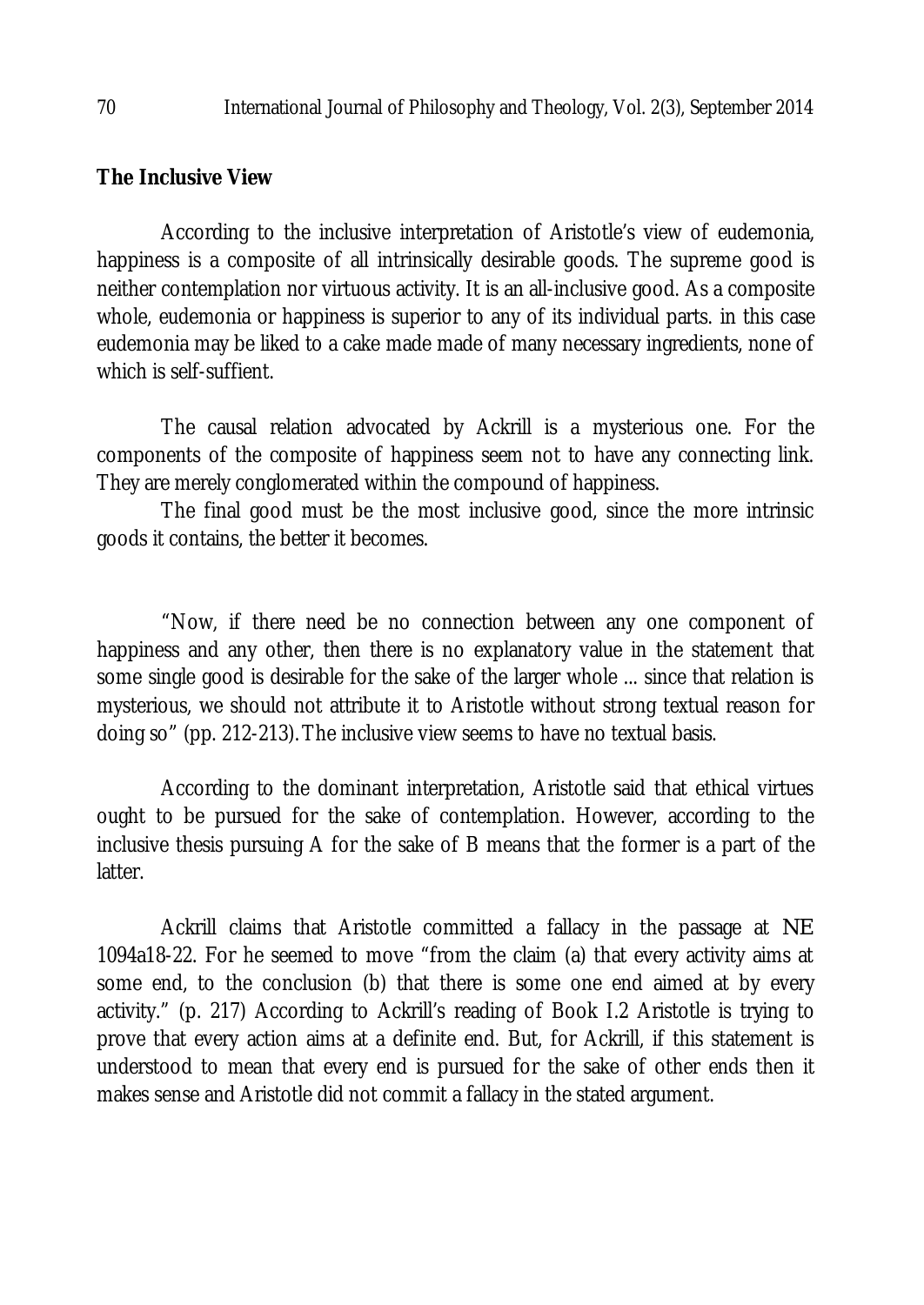Before his presentation of the function argument in Book I.7, Aristotle admits that it is possible for the good life to be characterized by various ultimate ends. However, if this is the case, then there are as many different conceptions of the best life as there are different ends. But there can only be one ultimate end in the same series of ends; there cannot really be more than one ultimate end, in the true sense of the word 'ultimate'.

But this alone does not prove that the good as the ultimate end is a compound of many intrinsic goods. Indeed, the points that Aristotle makes about politics and the ultimate end favour the dominant interpretation rather than the inclusive view of Ackrill who uses the claim that the end of politics embraces the ends of all other crafts as the evidence for his inclusive interpretation of the good. For he takes Aristotle's conception of the good to be a composite as opposed to a single dominant good. For him, however, eudemonia is not the composite of all kinds of goods; it is the composite of intrinsic goods.

Yet the end of political science, namely, the good, embraces other intrinsic ends in the sense that these are pursued for its sake. Contrary to Ackrill's suggestion, it does not embrace them in the sense that they are its ingredients.

According to the dominant interpretation of eudemonia, Aristotle says that the best and the second-best choices for the ultimate end are contemplation and ethical virtuous activity, respectively.

In the NE Aristotle is seeking a certain single good that is the ultimate end of all other goods. Ackrill opposes this interpretation of the three kinds of ends.

For him, happiness is the end that comprises every intrinsic good. A good is said to be more perfect than another one if it contains more goods than the other one. And happiness is taken to be the most perfect good because it is the composite of all intrinsic goods. Ackrill thinks that the concept of eudemonia is inclusive of all goods that are desirable in themselves. Although he tries to attribute it to Aristotle, the latter really does not interptret eudemonia in this this way. Eudemonia is the highest good precisely because it is perfect and cannot be improved upon by any additional good, not because it contains enough goods already, but because it is the final good.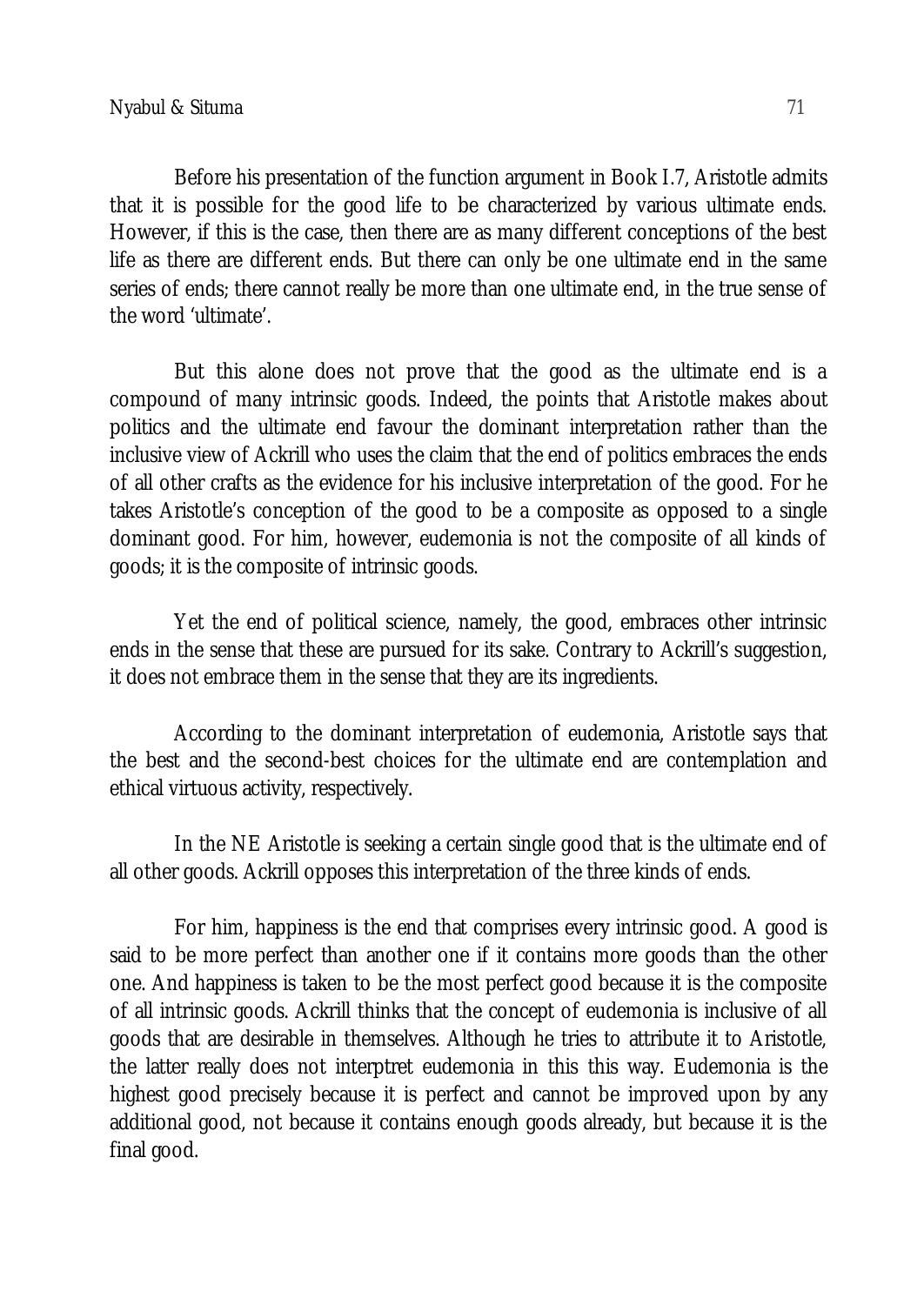#### 72 International Journal of Philosophy and Theology, Vol. 2(3), September 2014

Eudemonia is unique in the sense that it requires no extra good other than itself to perfect it; it is already perfect. But goods other than eudemonia may be improved by additional goods.

Aristotle's observation that the best virtuous activity is the highest good implies that it is our only ultimate goal. Since it is not only a good but the ultimate good, it has all the three properties of an ultimate end: it is desired for its own sake and not for the sake of anything other than itself. Besides, other goods are desired for its sake. Aristotle takes the most perfect good not to be a means to any further end, but a good that is the end of all other goods or ends.

According to the dominant interpretation of eudemonia, Aristotle takes theoretical wisdom to be the best and the most perfect virtue. Contemplation is the highest good because it is the only activity according to the best or the most perfect virtue, namely, theoretical wisdom. As indicated already, there is a distinction between happiness proper and secondary happiness in Book X. Although the life of ethical activity is also a happy life since it consists in the exercise of practical wisdom, perfect happiness can only be found in contemplation.

The indecision concerning which of these two kinds of life is superior to the other in Book I is finally resolved in the tenth book where Aristotle says that the contemplative, intellectual or philosophical life is the best, happiest or most perfect life. However, the moral life is also the happiest life in a *secondary or a derivative way.*

But perfect happiness, in the real sense, consists only in the contemplative activity of the philosopher. The theoretical wisdom of the philosopher is the good or the ultimate end since it consists in contemplation as the activity according to the most perfect virtue.

In Book I, the good is only described as a rational activity of the soul according to virtue, leaving open the question as to what that activity is. However, in Book X it is identified as contemplation, moral activity is depicted as the penultimate end while intellectual activity is portrayed as the ultimate end of humans.

Nevertheless, the inclusive thesis of Ackrill and Cooper claims that Aristotle is convinced "that to be happy to a secondary degree, one must lead a life in which all other ends are pursued for the sake of activity in accordance with ethical virtue.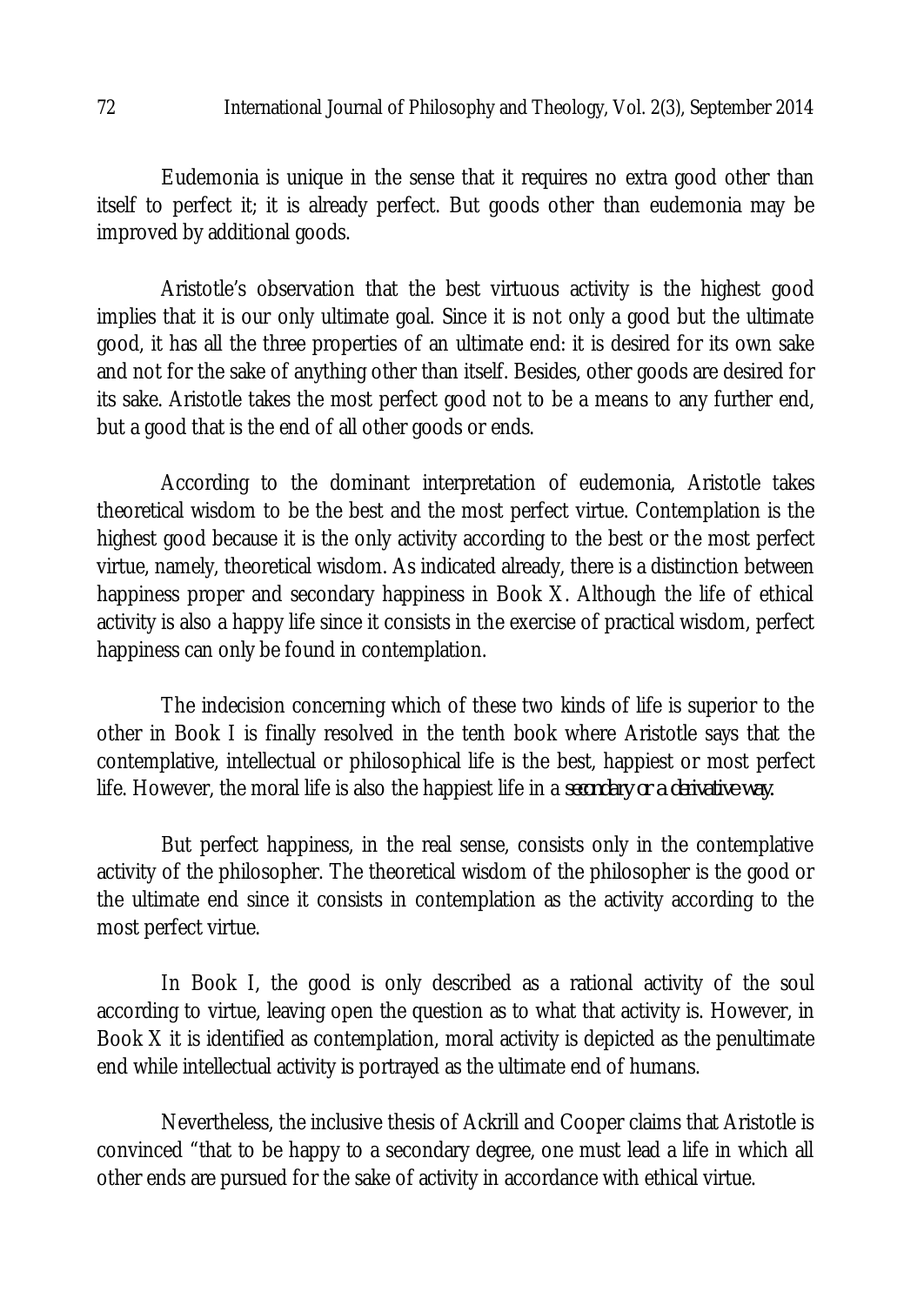It is perfectly correct then, to say that the function argument does not commit Aristotle to the thesis that happiness consists in contemplation alone. Contemplation is the only activity being referred to when he speaks of 'the best and most perfect' virtue, but we should not infer from this that, in his opinion, no other kind of good should be identified with happiness." (pp. 240-241)

We disagree with Ackrill who regards Aristotle's conception of the good as a composite of all virtues. Aristotle's reference to the good as an activity in accordance with the best and most perfect virtue implies that he identifies it with one virtue. "This of course does not commit him to the view that someone leading the best life needs only one virtue. Rather, his claim is only that the activity at the pinnacle of human goods is the exercise of some one virtue; many other virtues are needed, but they occupy lower positions in the hierarchy" (pp. 242-243).

Although Aristotle identifies the good with only one virtue, he also suggests that it is possible to be happy by acting according to the less perfect virtues. It is for this reason that Aristotle points out in Book I.8 that happiness consists in the best activity or the best activities. And in Book X.7-8 he made a distinction between perfect happiness and secondary happiness. The latter is identified as the second-best activity while the former is identified as the best activity.

Perfect happiness consists in activity according to theoretical wisdom while secondary happiness consists in activity in accordance with practical (or moral) wisdom.

Aristotle make it clear that the political life of practical wisdom and the philosophical theoretical life are both happy though the latter is happier than the former. Indeed, he regards the latter life as the happiest life.

Ackrill and other opponents of the dominant interpretation claim that happiness should not be identified with any single good such as ethical activity, or contemplation, or honour, or pleasure. For any such good is one among many other goods, and no matter how desirable it may be, it is always less desirable than the combination of that good and some other good no matter how little it might turn out to be.